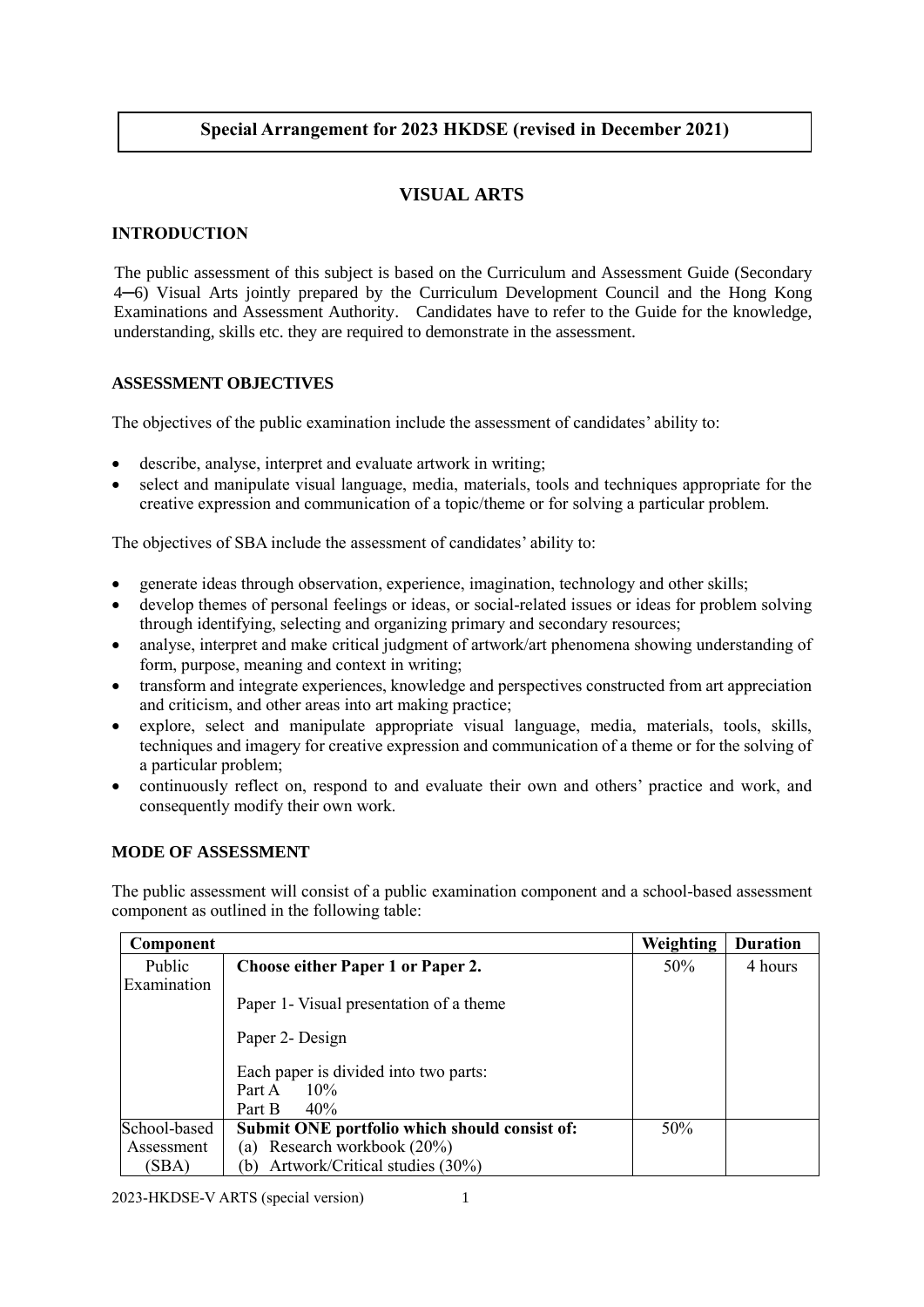## **PUBLIC EXAMINATION**

The overall rationale of the public examination in Visual Arts is to assess candidates' performance in the visual arts. Both written presentation on critical appreciation of works of art from personal knowledge and production of a work of art will be used to assess candidates' performance in a broad range of skills and abilities in the two learning strands: *Visual arts appreciation and criticism in context* and *Visual arts making*.

Candidates must attempt ONE of the following examination papers. Each paper provides a choice of five questions. Each question provides reproduction artwork and may include relevant reference information for appreciation. Candidates are allowed to use reference materials during the examination.

#### **Paper 1: Visual Presentation of a Theme**

Candidates are required to work in two dimensions in any media, style or technique, choosing one question from the five given, and to work on the following two parts:

- Part A: Art Appreciation and Criticism (45 minutes) Write a critical appreciation of the reproductions of artwork provided.
- Part B: Visual Arts Making (3 hours and 15 minutes)
	- Create a piece of artwork to present a theme. Candidates may submit a creative brief which may include notes, sketches or layouts produced during the examination to support their artwork, if necessary. The practical work and the creative brief will be assessed as a whole and no separate marks will be awarded to the creative brief.

The theme(s) are deliberately broad, giving candidates as much freedom as possible for their interpretation. This examination paper will assess candidates' understanding and appreciation of artwork and artistic visual presentation of a theme.

### **Paper 2: Design**

Candidates are required to design in any media, style or technique choosing one question from the five given, and to work on the following two parts:

- Part A: Design Appreciation and Criticism (45 minutes) Write a critical appreciation of the reproductions of design provided.
- Part B: Design (3 hours and 15 minutes)

Solve design problem(s) and present a design work. Candidates may submit a design brief which may include notes, sketches or layouts produced during the examination to support their design work, if necessary. The practical work and the design brief will be assessed as a whole and no separate marks will be awarded to the design brief.

Examples of problems set might be a poster, a greeting card, signage, stationery, a book, a journal, packaging, a toy, fashion and accessory, etc. This examination paper will assess candidates' understanding of design and their ability to solve given design problem(s) in any innovative way.